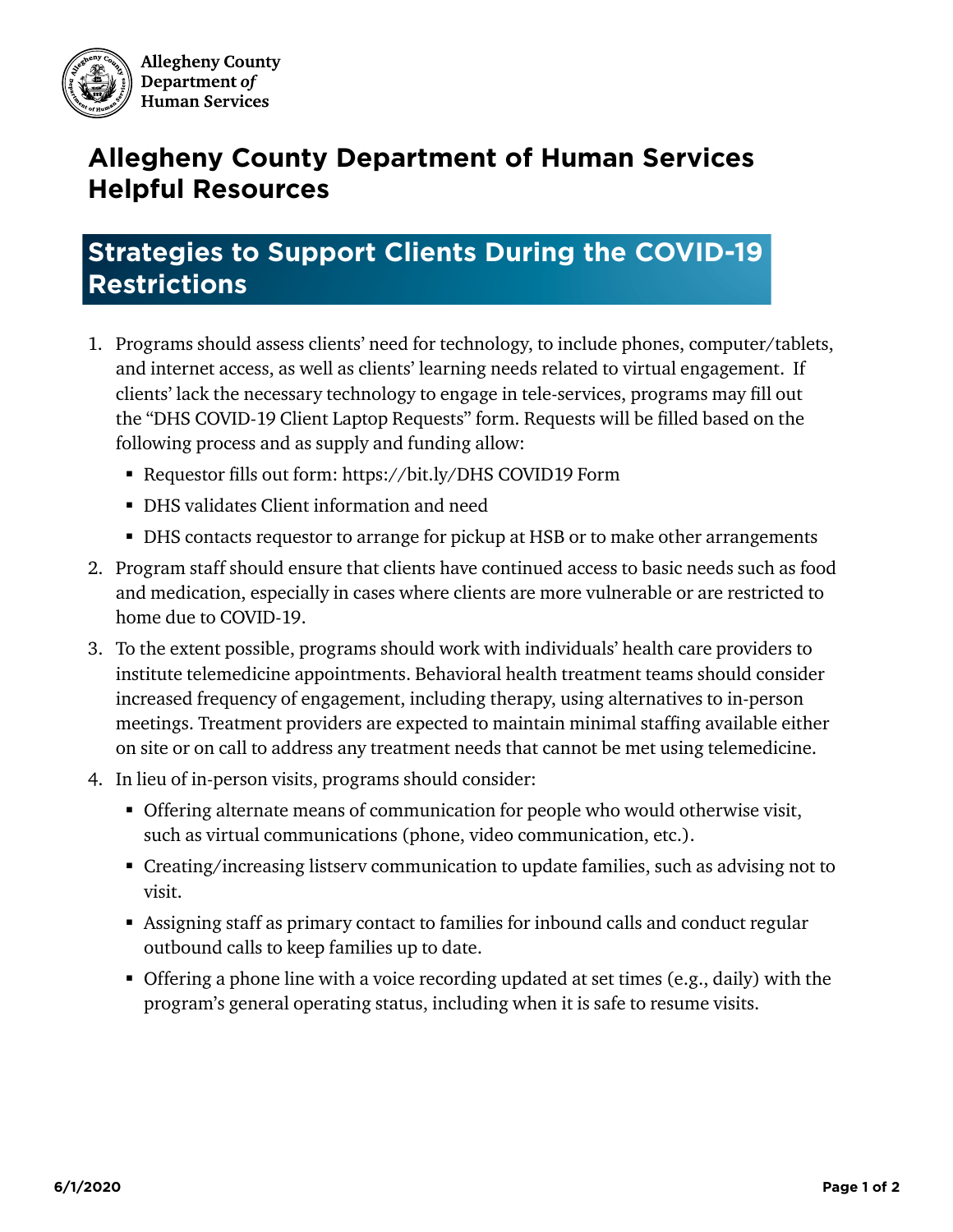- 5. Enhance social connectedness and maintain meaningful activity while maintaining physical distancing
	- Support and facilitate communication with natural supports using telephone, text, video, and/or social media.
	- Utilize peer supports through virtual communications.
	- In lieu of group activities in a common area, consider offering leisure time activities for individuals to engage in while isolated in their rooms (e.g., coloring, crafting, journaling, letter writing)
	- [Resources](https://d155kunxf1aozz.cloudfront.net/wp-content/uploads/2020/03/EnhancingSocialConnectedness_COVID19_3_25_20.pdf) from the Corporation for Supportive Housing offer tools and suggestions that can be used or adapted for use in programs.
- 6. Identify and address potential language, cultural, and disability barriers associated with communicating COVID-19 information to staff, volunteers, and those you serve. Learn more about [reaching people of diverse languages and cultures.](https://www.cdc.gov/healthcommunication/Audience/index.html)
	- Provide regular updates to clients about COVID-19 protocols
	- Consult the health department's rumor control [webpage](https://www.alleghenycounty.us/Health-Department/Resources/COVID-19/Rumor-Control.aspx) for information on dispelling rumors related to the coronavirus; report any misinformation, unsubstantiated rumors, or questions of authenticity to [web.comm@alleghenycounty.us.](mailto:mailto:web.comm@alleghenycounty.us)